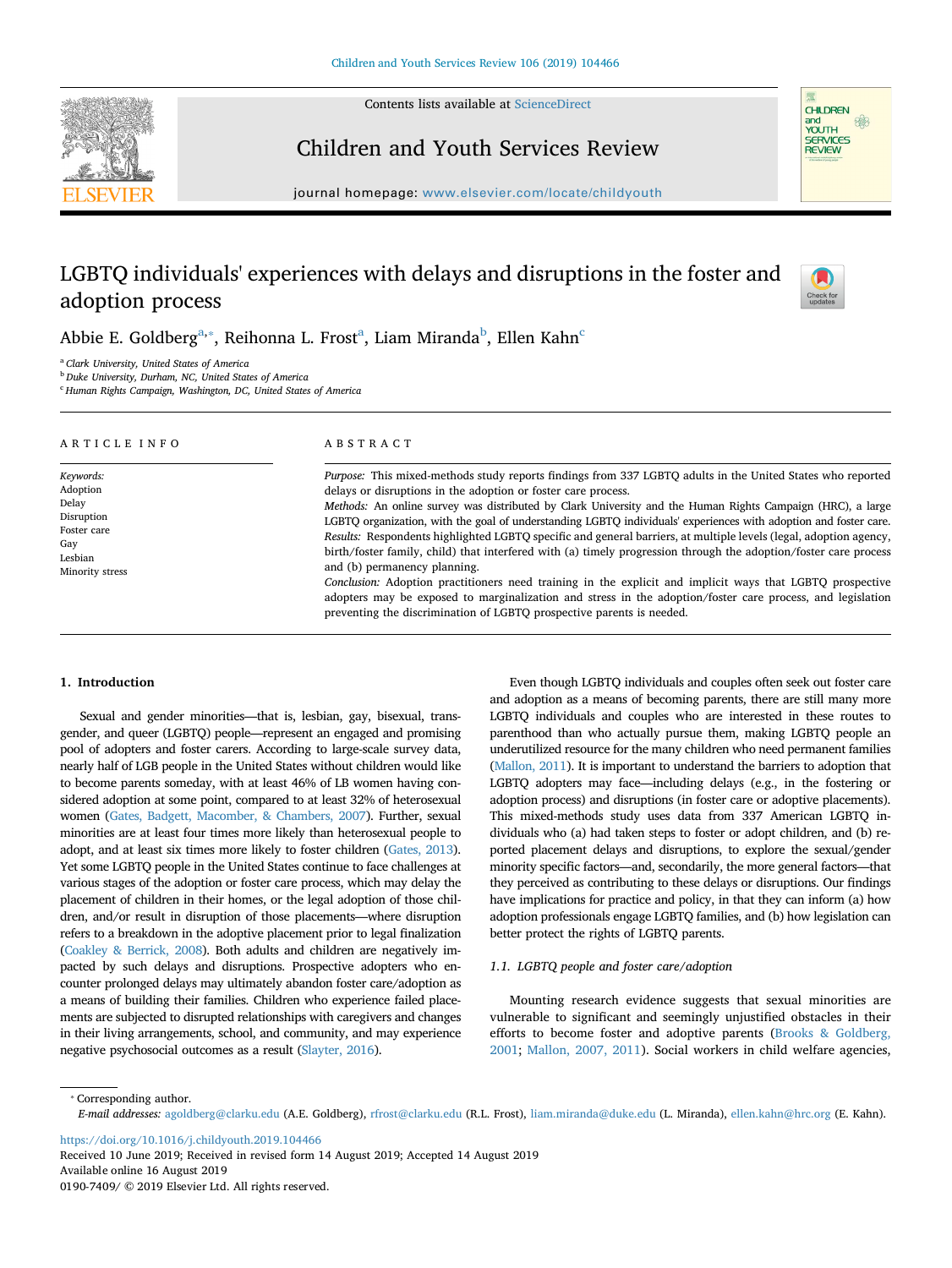who may possess negative attitudes, expectations, and beliefs about LGBTQ people, play a major role in deciding who is licensed as a foster or adoptive parent ([Mallon, 2011\)](#page-10-2). In turn, home studies—formal assessments, written by social workers, of prospective foster or adoptive parents to determine if they are suitable for child placements—may be biased against LGBTQ prospective adopters, reflecting personal or systemic heterocentric views that all children need a mother and a father for normal development to occur ([Goldberg, Downing, & Sauck, 2007](#page-10-4); [Mallon, 2011\)](#page-10-2). LGBTQ people, in turn, may find that their applications to foster or adopt are rejected, or may simply not receive calls for potential placements [\(Goldberg et al., 2007\)](#page-10-4). They are also vulnerable to ongoing insensitivity and hostility by social workers ([Downs & James,](#page-9-3) [2006;](#page-9-3) [Goldberg et al., 2007](#page-10-4); [Mallon, 2011](#page-10-2)), and a general failure to recognize or acknowledge the important role of LGBTQ people as foster carers and adoptive parents ([Downs & James, 2006\)](#page-9-3). The specter of stigma can create ongoing anxiety for LGBTQ persons seeking to adopt ([Goldberg et al., 2007](#page-10-4); [Riggs, 2011](#page-10-5)). In a study of 84 LG and heterosexual foster-to-adopt parents, [Goldberg, Moyer, Kinkler, and](#page-10-6) [Richardson \(2012\)](#page-10-6) found that LG respondents narrated heightened concerns regarding the security of their placement due to the possibility for discrimination. Similarly, [Riggs \(2011\)](#page-10-5) conducted focus groups of LG foster carers and found that most participants voiced anxiety about the possibility or probability for heterosexist discrimination, but also qualified their concerns by making statements like, "I don't want to sound paranoid, but…" (p. 221).

The possibility of discrimination may affect LGBTQ applicants in other ways, besides cultivating a heightened level of anxiety. They may be held—or perceive themselves to be held—to a higher standard, in terms of being considered a "legitimate" or acceptable fosterer/adopter ([Wood, 2016\)](#page-10-7). They may be coerced (e.g., by social workers) into presenting themselves in ways that downplay their sexuality, or that highlight their "suitability" in distinct ways, such as detailing how they can provide 'gender role models' for children ([Hicks, 2008\)](#page-10-8). Indeed, sexual minority applicants often received the message that they will be successful in adopting or fostering only if they characterize themselves as gender normative, monogamous, non-political, and middle-class, and without other "deficits" (besides their sexual orientation, that is), such as mental health or substance issues ([Hicks, 2008](#page-10-8); [Riggs, 2010;](#page-10-9) [Wood,](#page-10-7) [2016\)](#page-10-7). There is even some qualitative evidence that some LG parents report feeling pressured to take more "difficult" or less "desirable" children—the assumption being that because they themselves are "less desirable," they cannot afford to be choosy [\(Goldberg, 2012](#page-10-10)).

Beyond child welfare and adoption workers, birth and foster parents themselves may also be biased against placement of children in LGBTQ parent households. A few studies have explored this dynamic. [Ryan and](#page-10-11) [Whitlock \(2008\)](#page-10-11) studied 96 lesbian adoptive parents and found that 15% of those who had adopted via the child welfare system identified birth families as a source of bias or discrimination (compared to 5% for private domestic adopters), although the authors did not provide details as to the exact nature of this bias. [Goldberg et al. \(2012\)](#page-10-6) found that 10% of the LG foster-to-adopters in their study reported encountering resistance by birth family to placing their children with a same-sex couple.

Legal discrimination is another reality that same-sex adopters must navigate. Although currently all states within the U.S. technically allow for adoption by same-sex couples, this is a fairly recent change, with some states having historically maintained an explicit ban of LGBTQ adoption [\(Goldberg, Moyer, Weber, & Shapiro, 2013\)](#page-10-12) and many others having operated on de facto bans through the requirement of adoptive couples being married ([Giambrone, 2015](#page-10-13)). With the 2015 U.S. Supreme Court decision making same-sex marriage legal ([Obergefell v. Hodges,](#page-10-14) [2015\)](#page-10-14), and the fall of specific LGBTQ adoption bans (e.g., [Goldberg](#page-10-12) [et al., 2013\)](#page-10-12), adoption is now theoretically broadly available to LGBTQ people in the U.S. However, the removal of discriminatory legislation (e.g., the gay adoption ban in Florida; federal restrictions on same-sex marriage) does not guarantee immediate change: rather, the threat and

sometimes reality of discriminatory treatment often linger in its aftermath, and both legal and social service systems may function as "gatekeepers," thwarting LGBTQ adopters' efforts to become parents ([Goldberg et al., 2013](#page-10-12)). Furthermore, current U.S. religious exemption bills, which allow private agencies contracting with child welfare departments to deny applications from LGBTQ prospective foster and adoptive parents based on religious or moral convictions, represent a threat to many LGBTQ people interested in or considering parenthood through these routes [\(Bewkes et al., 2018](#page-9-4); [Moreau, 2018\)](#page-10-15). The past few years has seen a proliferation of these bills being introduced in U.S. state legislatures, some of which have now become law ([Daugherty,](#page-9-5) [2019\)](#page-9-5). Given this unsteady legal landscape, and a long history of being discriminated against in the courts, LGBTQ people may experience heightened legal concerns with regards to adoption [\(Brooks, Kim, &](#page-9-6) [Wind, 2012](#page-9-6); [Goldberg et al., 2012\)](#page-10-6).

Yet the reality is that LGBTQ people may possess certain qualities that make them especially well-suited to adopt or foster. LGBTQ individuals are more likely than heterosexual individuals to be elective or preferential adopters: that is, adoption is more often their "first choice" route to parenthood [\(Goldberg, 2012](#page-10-10); [Goldberg & Smith, 2008\)](#page-10-16). Further, among those who have pursued biological parenthood, they are less "preoccupied" with this as the ideal route to parenthood [\(Goldberg](#page-10-16) [& Smith, 2008\)](#page-10-16), and by extension, may demonstrate greater well-being (i.e., struggle with less infertility-related grief) than heterosexual applicants at the time that they initiate the adoption process ([Mellish,](#page-10-17) [Jennings, Tasker, Lamb, & Golombok, 2013\)](#page-10-17). And, children themselves may benefit from placement in LGBTQ adoptive parent homes. In general, adoption is known to promote cognitive and emotional development in children adopted from foster care, and at least some work has shown this to be true in the same-sex adoption context specifically. [Lavner, Waterman, and Peplau \(2012\)](#page-10-18) examined, longitudinally, the cognitive development and behavior of 82 high-risk children adopted from foster care in same-sex and heterosexual parent households. They found that regardless of family structure, children showed significant gains in cognitive development and maintained similar levels of behavior problems over time. Notably, this was in spite of same-sex parents raising children with greater biological and environmental risks prior to placement. Qualitative work also suggests that youth adopted by LGBQ parents perceive benefits associated with their family structure, including being more tolerant and accepting of differences [\(Cody, Farr,](#page-9-7) [McRoy, Ayers-Lopez, & Ledesma, 2017;](#page-9-7) [Gianino, Goldberg, & Lewis,](#page-10-19) [2009\)](#page-10-19). LGBTQ carers may be an especially important resource for LGBTQ youth [\(Cody et al., 2017](#page-9-7)), who face additional challenges in achieving safe and supportive placements [\(Clements & Rosenwald,](#page-9-8) [2007;](#page-9-8) [Wilson & Kastanis, 2015\)](#page-10-20).

#### *1.2. Delays and disruptions in adoption and foster care*

When prospective parents pursue adoption, some potential challenges along the way include delays in approval, placement, or finalization [\(Goldberg et al., 2012;](#page-10-6) [Reilly & Platz, 2003\)](#page-10-21) and disruptions or dissolutions of adoptive placements—that is, when a pre-adoptive or adoptive placement is ended [\(Child Welfare Information Gateway,](#page-9-9) [2012\)](#page-9-9). Although only a few studies have explored sexual minority specific stressors (e.g., stigma) as a potential contributor to delays in the adoption/foster care process ([Goldberg, 2012](#page-10-10); [Goldberg et al., 2012](#page-10-6)), and no known research has explicitly explored disrupted placements in sexual minority parent households, there exists a more robust literature on delays and disruptions more generally. This work suggests that agency bureaucracy, red tape, disorganization, worker overload, and delays in court proceedings (e.g., termination of parental rights) may contribute to delays in child placement and adoption—and in turn are sources of stress ([Goldberg et al., 2012;](#page-10-6) [McCarty, Waterman, Burge, &](#page-10-22) [Edelstein, 1999](#page-10-22); [McDonald, Propp, & Murphy, 2001](#page-10-23)). Research on disrupted placements suggests that child, family, and system level factors may be implicated. Child factors that have been linked to a greater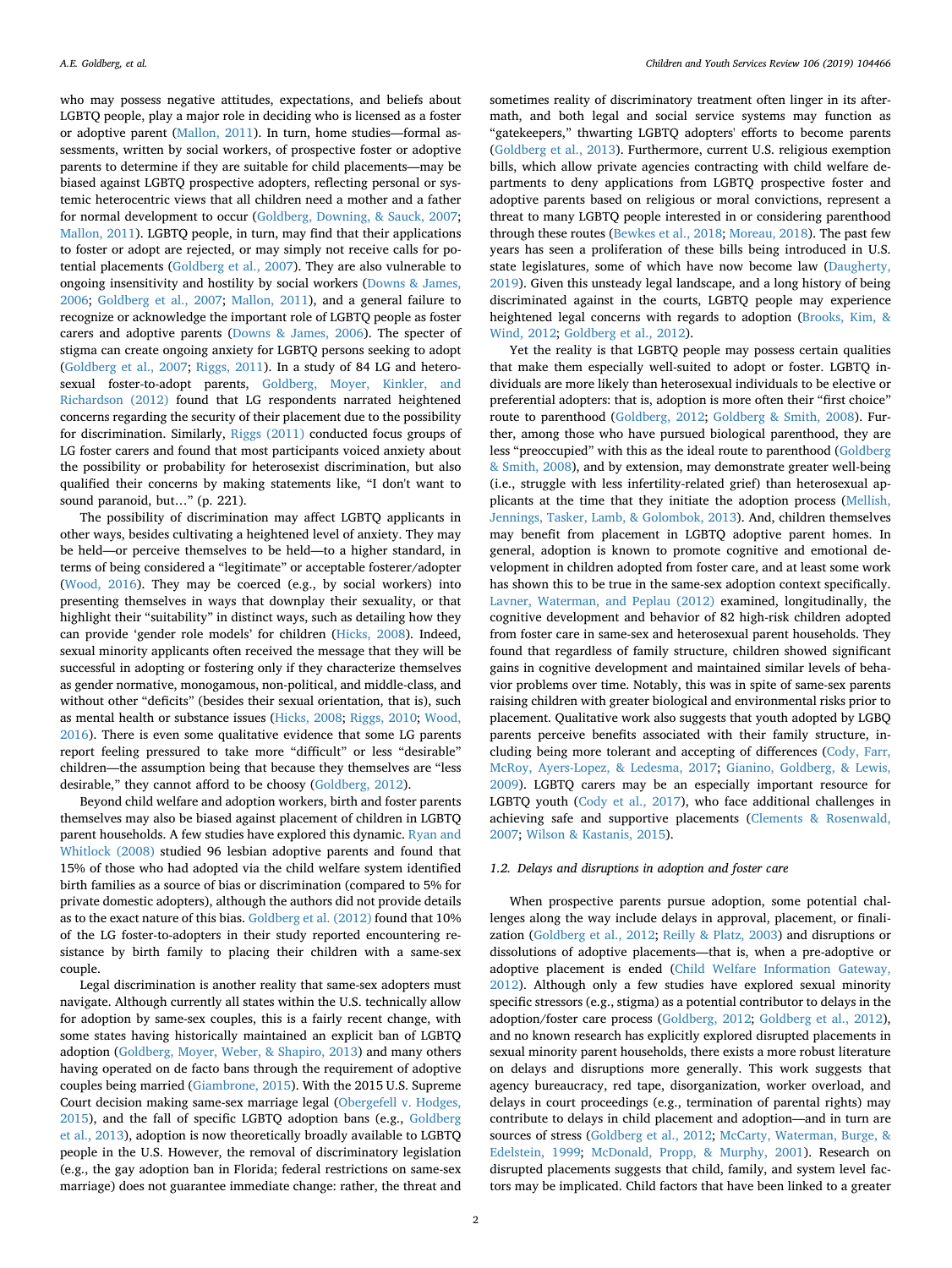likelihood of disruption include emotional and behavioral disturbance ([Berry & Barth, 1990](#page-9-10); [Testa, Snyder, Wu, Rolock, & Liao, 2015](#page-10-24)), intellectual disability [\(Slayter, 2016\)](#page-10-1), and a history of sexual abuse ([Nalavany, Ryan, Howard, & Smith, 2008\)](#page-10-25). Older age at placement ([Smith, Howard, Garnier, & Ryan, 2006](#page-10-26); [Wijedasa & Selwyn, 2017](#page-10-27)), multiple prior placements [\(Wijedasa & Selwyn, 2017\)](#page-10-27), and being a member of a sibling group [\(Selwyn, 2019](#page-10-28); [Smith et al., 2006](#page-10-26)) are also linked to disruption. Family factors that are linked to a greater chance of disruption include the presence of biological children [\(Berry & Barth,](#page-9-10) [1990\)](#page-9-10) and perceived parenting limitations [\(Barbosa-Ducharne &](#page-9-11) [Marinho, 2019](#page-9-11)).

Broader system level factors that have been linked to disruption include insufficient access to respite care and lack of access to other needed services [\(Reilly & Platz, 2003\)](#page-10-21). Foster parents frequently cite inadequate or inaccessible post-placement supports, including ongoing contact with caseworkers, as barriers to placement continuity and success [\(Barbosa-Ducharne & Marinho, 2019;](#page-9-11) [McDonald et al., 2001](#page-10-23); [Reilly & Platz, 2003](#page-10-21)). Foster/adoptive parents who receive inadequate or inaccurate child information (e.g., diagnoses, history) may also be at elevated risk for disruption [\(McGlone, Santos, Kazama, Fong, &](#page-10-29) [Mueller, 2002](#page-10-29); [Smith et al., 2006](#page-10-26)). By extension, greater adoptive parent preparation (e.g., caseworkers sharing relevant, accurate background on the child) may protect against adoption disruption or breakdown ([Barth & Berry, 1988;](#page-9-12) [Paulsen & Merighi, 2009](#page-10-30); [Smith et al.,](#page-10-26) [2006\)](#page-10-26).

#### *1.3. The current study*

The current study of 337 LGBTQ individuals aims to explore foster care and adoption delays and disruptions experienced by LGBTQ adults. It attempts to overcome some of the limitations of prior work. Most research on LGBQ adopters' experiences focuses on delays rather than disrupted placements, uses small samples, and does not include transgender participants; and, the general research on reasons for or contributors to disrupted placements does not include same-sex couples (see [Brodzinsky & Smith, 2019,](#page-9-13) for a review). Our study aims to identify perceived barriers to timely progression through the foster or adoption process, and to legal permanency, with attention to the multiple interrelated systems that impact such outcomes. We draw from ecological ([Bronfenbrenner, 1988](#page-9-14)) and minority stress ([Meyer, 1995\)](#page-10-31) theories in framing this study. Specifically, we recognize that LGBTQ adopters interact with and are affected by multiple overlapping contexts—including the legal system, adoption agencies, and birth/foster families—and may encounter general and sexual/gender minority specific barriers (which constitute major stressors) within these systems ([Bronfenbrenner, 1988](#page-9-14); [Goldberg et al., 2012](#page-10-6)). Exposure to such stressors may result in hypervigilance (e.g., surrounding the possibility of current or future discrimination), resistance and confrontation, or, retreat from the adoption process [\(Goldberg et al., 2013;](#page-10-12) [Meyer, 1995](#page-10-31)). Our primary research questions are:

- 1. What sexual/gender minority specific factors, within various contexts, are invoked to account for difficulties in timely or successful placements?
- 2. Secondarily, what general factors are invoked to account for delays or disruptions?

## **2. Material and methods**

## *2.1. Description of the sample*

The participants ( $n = 337$ ) are all sexual and/or gender minorities in the U.S. who had taken steps towards adoption/fostering and had encountered disrupted or delayed placements. There were a total of 223 (66.2%) cisgender sexual minority women (SMW), 79 (23.4%) cisgender sexual minority men (SMM), and 35 (10.4%) trans or gender

nonconforming (TGNC) participants, 34 of whom identified as LGBQ and one of whom identified as heterosexual. Within the larger TGNC group, 11 identified as trans, 13 as genderfluid, nine as genderqueer, eight as men, seven as nonbinary, seven as women, two as questioning or unsure, and one as agender. Participants could choose multiple gender identity categories. Those participants who identified as men or women also identified with another TGNC identity.

Within the SMW, most (162) identified as lesbian, 30 as bisexual, 14 as gay, eight as queer, three as pansexual, one as asexual, one as questioning/unsure, and four indicated they used another term (e.g., sexually fluid; two-spirit; both lesbian and queer). Within the SMM, most (74) identified as gay; four identified as bisexual and one identified as queer. Within the TGNC participants, 15 identified as lesbian, eight as queer, five as bisexual, three as pansexual, two as gay, one as straight/heterosexual, and one indicated they used another term.

Regarding race, individuals could choose multiple categories. A total of 279 (82.8%) identified as White only, 27 (8.0%) as Latinx or Hispanic only, seven (2.1%) as Black/African American only, one as American Indian/Alaska Native only, and one as Asian only. Fifteen respondents (4.5%) selected multiple categories. Seven identified as White and Latinx/Hispanic; two as White and Black/African American; two as White and American Indian/Alaska Native; one as White and Native Hawaiian/Pacific Islander; one as Black and Latinx; one as Black and Asian; and one as Black and American Indian. Seven participants (2.1%) indicated that they identified with a term other than those listed; these included Jewish and Multiracial.

Participants were 42.72 years of age, on average (*SD* = 10.28; range 23–74). The majority (288; 85.5%) reported being partnered; 49 (14.5%) reported being single. Thirty-nine individuals (11.6%) indicated that they had a disability. The majority (249; 73.9%) reported that they worked full-time; 24 (7.1%) reported that they worked parttime; 25 (7.4%) reported that they were homemakers; 16 (4.7%) said they were retired; and five (1.5%) said they were unemployed.

Participants were asked what states or territories they were in when pursuing adoption or foster care. Some participants identified multiple states. The most frequently represented states were CA (46), TX (28), FL (27), GA (20), CO (18), NY (18), IL (17), MA (14), MN (14), OH (14), KY (13), MO (12), NC (12), VA (12), and OR (11). Ten or fewer respondents endorsed AZ (10), NJ (10), PA (10), TN (9), IN (8), KS (8), LA (8), Washington DC (8), MI (7), OK (6), CT (5), MD (4), VT (4), AK (3), IA (3), MT (3), WI (3), AL (2), AR (2), NM (2), RI (2), SC (2), UT (2), WV (2), DE (1), ID (1), ME (1), MS (1), ND (1), NE (1), and SD (1).

## *2.2. Procedure*

The study was approved by the Clark University human subjects review board. Data were collected from October 2018 to February 2019 via an anonymous online survey hosted by Qualtrics that was designed to advance understanding of how LGBTQ people are navigating adoption and foster care processes. The survey focused on LGBTQ people's attitudes about and experiences with adoption and foster care, and was the result of a partnership between the Human Rights Campaign (HRC) and Clark University. All respondents were able to read English, selfidentified as LGBTQ or part of an LGBTQ family, and were over the age of 18.

Participants were recruited through social media platforms such as Twitter, Facebook, Instagram, and Reddit. Some social media posts utilized paid ads, which were set to target LGBTQ people and make it more likely they would see the survey link. Ads included photos that depicted diverse groups of LGBTQ people and families with short messages about the survey. In some ads, the text referenced adoption and foster care specifically, whereas on others, the text was more general (e.g. "Calling all LGBTQ people! Take a survey from the Human Rights Campaign and Clark University for a chance to win \$25"). Respondents were given the option to enter a random drawing for one of 20 [Amazon.com](http://Amazon.com) gift cards. HRC also used a network of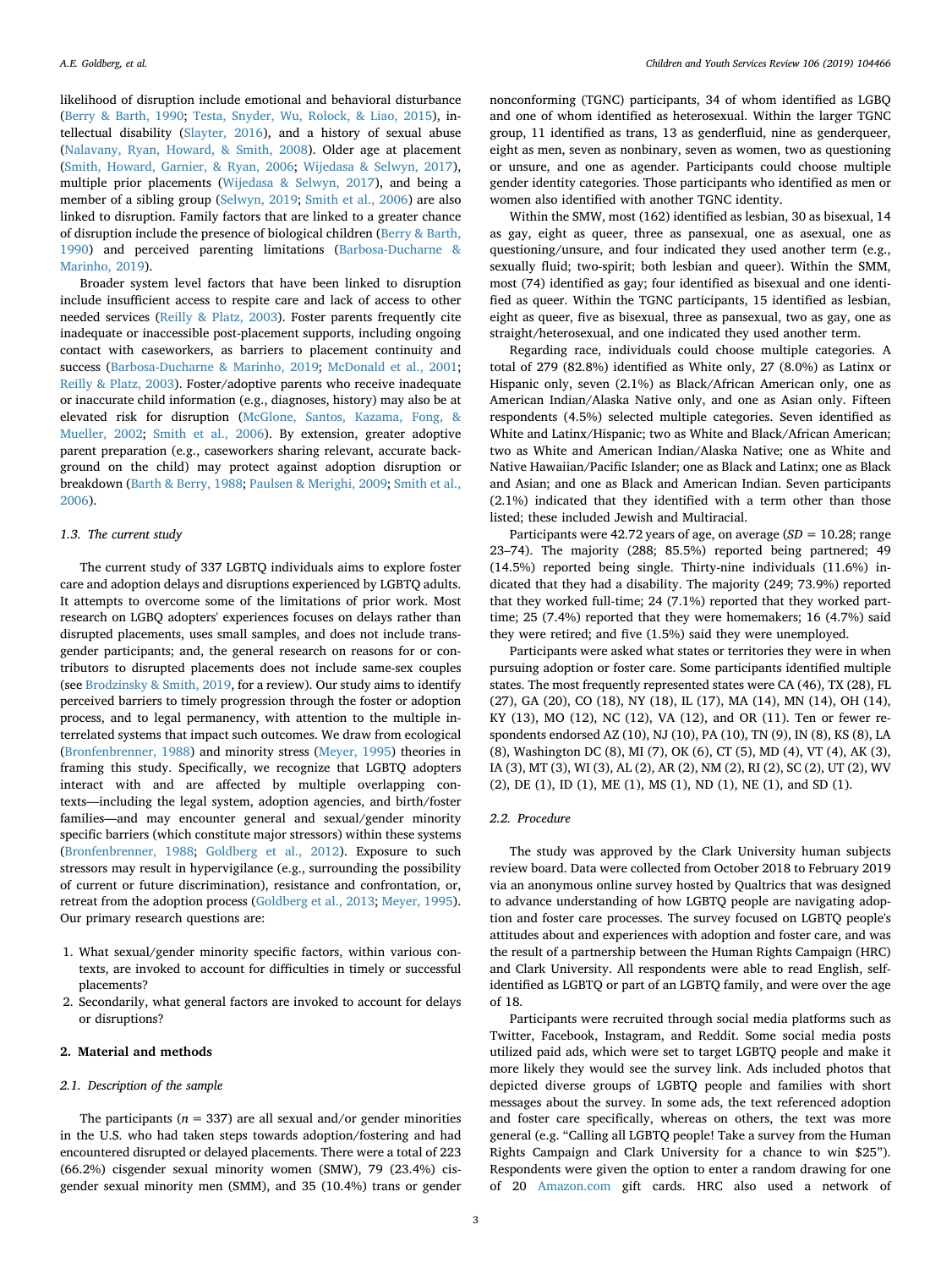| .<br>.<br>.<br>.                                                         |
|--------------------------------------------------------------------------|
| child and normet d                                                       |
| ;<br>;                                                                   |
|                                                                          |
|                                                                          |
|                                                                          |
|                                                                          |
|                                                                          |
| ce delete and deniminate logo a concert hith tom<br> <br> <br> <br> <br> |
| ;<br>;<br>;                                                              |
|                                                                          |
|                                                                          |
| ֖֖֖֧ׅ֧֪ׅ֖֧֧֪֪ׅ֖֚֚֚֚֚֚֚֚֚֚֚֚֚֚֚֚֚֚֚֚֚֚֚֚֚֚֚֚֚֚֚֚֚֡֝֝֝֓֞֝֟֓֞֝              |

<span id="page-3-2"></span>

| Reasons for delay and disruption: legal, agency, birth family, child, and parent<br>Table 1            |                 | domains.                                                                                                                                                                                         |                        |                                                                                                                                                                                                                 |
|--------------------------------------------------------------------------------------------------------|-----------------|--------------------------------------------------------------------------------------------------------------------------------------------------------------------------------------------------|------------------------|-----------------------------------------------------------------------------------------------------------------------------------------------------------------------------------------------------------------|
| Perceived reasons                                                                                      | Delay           | Sample quote                                                                                                                                                                                     | Disrupt                | Sample quote                                                                                                                                                                                                    |
| Legal discrimination-SOGI <sup>ª</sup>                                                                 | 45 <sup>b</sup> | guardianship but subsequently was able to adopt when the state did not appeal our win<br>"Florida had a ban on gay adoption when I was placed with our son. Initially I had<br>in court."        | $\mathbf{\Omega}$      | "Courts decided to take foster daughter to a grandmother [who] originally did not want to<br>care for the baby. But when she realized our foster daughter had two moms, she hired a<br>lawyer and fought back." |
| Agency discrimination-SOGI                                                                             | 43              | "A private adoption agency with religious affiliation wouldn't work with us."                                                                                                                    | G                      | "We fostered to adopt and had an adoption placement. The adoption was canceled due to<br>SW accusing us of indoctrinating the child into being gay."                                                            |
| Agency, SOGI (possible)                                                                                | 27              | "Our application was denied after the caseworker attempted to get us to withdraw it.<br>No explanation was given."                                                                               | $\mathbf{\Omega}$      | "Two children placed with us were transferred to other homes [without explanation]."                                                                                                                            |
| Foster/birth family preferences-SOGI                                                                   | ∞               | "The biological mother wanted him to have a father."                                                                                                                                             | G                      | We fostered two childrenbut the bio parents did not support that we are an LGBT family<br>[so they were removed]."                                                                                              |
| Child preferences-SOGI                                                                                 |                 | "Daughter came from a religious foster placement and was apprehensive about the<br>idea of being adopted by two dads, and delayed the adoption twice by telling her<br>lawyer she needed a mom." | $\mathbf{I}$           |                                                                                                                                                                                                                 |
| Legal, general                                                                                         | 급               | "The BM appealed termination of parental rights. It took years to go through appellate<br>court."                                                                                                | $\mathbf{I}$           |                                                                                                                                                                                                                 |
| Agency, non-SOGI discrimination<br>Agency, bureaucracy                                                 | 25<br>50        | "I submitted paperwork and it was misplaced, shuffled around to social workers, and<br>"The agency didn't accept we are polyamorous family."<br>then sat on a desk."                             | $\mathbf{I}$           |                                                                                                                                                                                                                 |
| Agency lack of support                                                                                 | $\overline{10}$ | "Undisclosed health risks were discovered and we opted out as we felt we weren't the<br>best family to deal with those potential risks."                                                         | G                      | "I had a 15 year old boy placed with me. I was unsupported and undermined by<br>caseworkers. It was a failed placement. I told them to remove him."                                                             |
| Birth family, decided to parent post-<br>placement                                                     | Ï               |                                                                                                                                                                                                  | G                      | "The birthmother decided to raise the baby after he was in my care for a week."                                                                                                                                 |
| Birth family, (Re)gained custody                                                                       | Ï               |                                                                                                                                                                                                  | $\infty$               | "We were making plans to adopt 2 foster children who had lived with us for 2 years. The<br>judgewent against the recommendations of the children's advocates and reunited them<br>with a biological parent."    |
| Personal (e.g., job, health, financial)<br>Child preferences, non-SOGI related<br>Child's needs/issues | 27<br>Ï         | "I hit a financial snag before starting the classes and decided it was not the best time."                                                                                                       | ።<br>$\mathbf{I}$<br>4 | 'Placement disrupted due to child behavioral issues/violence issues."<br>"Child did not want to be adopted."                                                                                                    |
| <sup>a</sup> SOGI = sexual orientation and gender identity.                                            |                 |                                                                                                                                                                                                  |                        |                                                                                                                                                                                                                 |

<span id="page-3-1"></span><span id="page-3-0"></span>

ab

Numbers constitute the number of participants endorsing a given reason.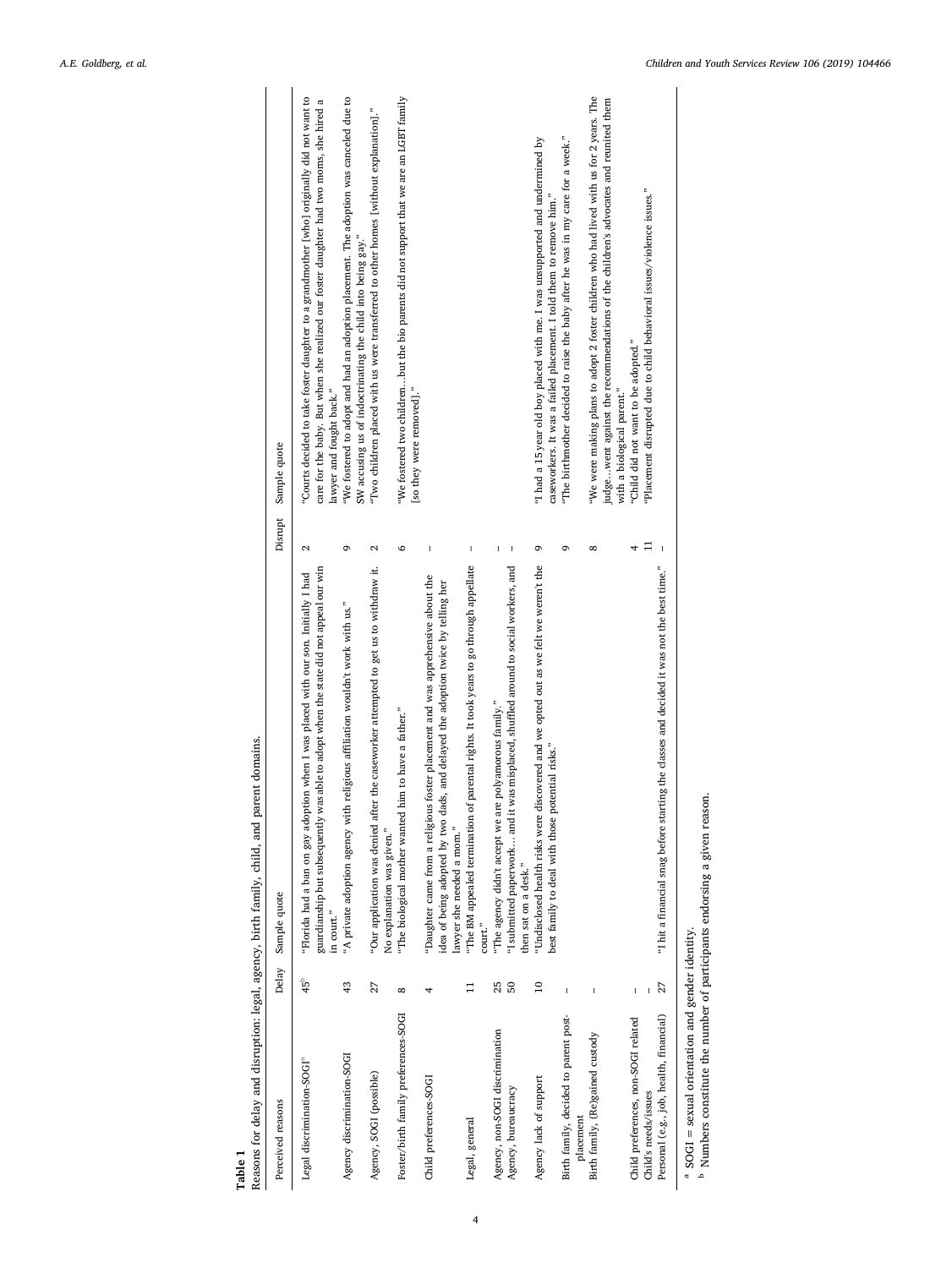organizational partners to distribute the survey link via various networks and listservs.

The total number of participants in the dataset was 3853. Not all participants completed every question. Of the full sample, 3298 respondents self-identified themselves or their partner (and thus relationship) as LGBTQ. We excluded all individuals from the dataset who both identified as heterosexual and as cisgender. (With the exception of one trans heterosexual participant, all other participants were nonheterosexual). We further restricted the dataset to persons who said that they had disrupted or delayed placements ( $n = 392$ ). Of these 392, 337 had gone beyond "thinking about" adoption/foster care as a route to parenthood; they had actually taken steps towards it. Thus, we further restricted the dataset to this group of 337, excluding those who had simply "thought about" adoption/foster care.

## *2.3. Measures*

The average time that participants in this subsample took to complete the survey was 20.77 min ( $Mdn = 9.22$ ,  $SD = 86.48$ ). The survey consisted of demographic questions, including questions about sexual orientation, gender, age, race/ethnicity, employment, income, and partnership status. Questions also assessed attitudes about adoption/ foster care, experiences with adoption agencies, and knowledge of state adoption and foster care laws. Most questions were closed-ended, but several were open-ended. The primary questions used in our analysis are:

- 1. Have you ever taken steps towards adopting or fostering, but the process did not work out and/or was disrupted? (Yes, No, Not sure).
- 2. *Optional:* Please elaborate on the disruption of your previous foster care or adoption process.
- 3. *Optional:* If you or another LGBTQ person you know has had either positive or negative experiences with the adoption or foster care process, please share below.

We also examined participants' responses to closed-ended questions about parenthood status, parenthood route, how far they had proceeded in the foster care/adoption process, sources of discrimination in the process, and willingness to pursue foster care/adoption in the future.

#### *2.4. Qualitative data analysis*

Responses to the open-ended queries were typically several (e.g., 3–5) sentences of text. A total of 284 of 337 participants (84.3%) responded to the first open-ended question regarding the foster care/ adoption process not working out or disrupting, and 60 of these 284 provided additional elaboration in the second open-ended question related to their own experiences with the adoption or foster care process. The first and second author coded the qualitative data using a content analysis method, which is a standard method for examining responses to open-ended questions and represents a process of identifying and categorizing the primary patterns or themes in the data ([Patton, 2002](#page-10-32)). Content analysis represents an organized, systematic, and replicable practice of condensing words of text into a smaller number of content categories [\(Krippendorff, 1980](#page-10-33)), with the goal of creating a coding system to organize the data [\(Bogdan & Biklen, 2007](#page-9-15)).

The first author initiated the coding process with open coding, which involves examining responses and highlighting relevant passages. Next, she pursued focused coding, which uses initial codes that frequently reappear in order to sort the data, and leads to the specification and refinement of emerging categories or codes. For example, descriptions of agency discrimination were distilled into several subcodes: known or likely, and uncertain or suspected. This process of organizing and sorting is more conceptual in nature than initial coding ([Charmaz, 2006](#page-9-16)). Applying the scheme to the data allowed for the identification of more descriptive coding categories and the generation of themes for which there was the most substantiation.

The second author independently read through the data and applied the initial coding scheme. Both coders discussed salient points they noted in the responses, a process that led to the refinement of and elaboration upon the initial codes (e.g., descriptions and attributions related to delays and disruption). The second author's input led to the collapsing and/or refinement of several codes, and the development of several new codes. The second coder then applied the final, refined coding scheme to all of the data. The use of two coders enhances the likelihood that the coding scheme is sound, useful, and a good fit to the data ([Patton, 2002](#page-10-32)).

This analysis was carried out using NVivo 12, a qualitative analysis software program developed by QSR International. NVivo allows coders to develop a system of "parent nodes" and "child nodes" to represent different hierarchical levels of the coding system. This system allowed the first coder to build an initial coding scheme into the software that both coders could continue to apply, build, and adapt as necessary. See [Table 1](#page-3-2) for a list of major codes.

#### **3. Results**

#### *3.1. Descriptives*

The majority  $(n = 262; 77.7%)$  of participants were parents, legal guardians, or caregivers of at least one child. Among these, 179 (68.3%) said they became parents via adoption, 141 (53.8%) via foster care, 57 (21.8%) with the help of assisted reproductive technology (e.g., donor insemination, in vitro fertilization, surrogacy), and 31 (11.8%) reported pregnancy through intercourse. Other pathways included stepchildren (five), grandchild (one), relative/kinship placement (one), and rape (one). Participants had an average of 2.25 children  $(SD = 1.41$ ; range 1–6). The majority ( $n = 224$ ; 85.5%) reported that they had the legal authority to make decisions for the children they cared for. Seventeen (6.5%) reported that they had this legal authority for some but not all of their children; 19 (7.3%) reported that they did not have legal authority to make decisions for children in their care; and one person (0.4%) indicated that they were not sure.

Regarding experiences of pursuing adoption/foster care, 206 of 337 (61.1%) said they had pursued adoption/foster care between 2015 and 2018: during or after the year in which same-sex marriage became federally recognized in the U.S. The remaining 131 people (38.9%) pursued adoption/foster care pre-2015. Fifty-two participants (15.4%) said they had actively pursued adoption or foster care (e.g., contacted agency beyond general inquiries), 22 (6.5%) formally submitted an application to adopt or foster a child, 43 (12.8%) had completed a home study to adopt or foster a child, and 220 (65.3%) had expanded their family through adoption or foster care. Sixty-four (19.0%) believed they had been denied by an agency due to their actual or perceived LGBTQ identity, 54 (16.0%) didn't know, and 200 (59.3%) did not believe that they had been denied for this reason. Eighteen participants said this was not applicable as they had never formally applied for adoption/foster care, and one respondent did not answer the question.

When asked which of the following reasons they feared they might be discriminated against during the adoption/foster care process, 213 (63.2%) said sexual orientation, 28 (15 TGNC, 13 cisgender; 8.3%) said gender identity, and 33 (14 TGNC, 19 cisgender; 9.8%) said gender expression. Other reasons were family structure  $(n = 81; 24.0\%)$ , age (*n* = 75; 22.3%), religious/spiritual beliefs (*n* = 66; 19.6%), marital status (*n* = 63; 18.7%), relationship status (*n* = 59; 17.5%), work demands/schedule  $(n = 52; 15.4\%)$ , financial constraints  $(n = 50;$ 14.8%), mental health (*n* = 37; 11.0%), race/ethnicity (*n* = 25; 7.4%), lack of support system (*n* = 28; 8.3%), physical health (*n* = 23; 6.8%), education level ( $n = 5$ ; 1.5%), and substance use history ( $n = 1$ ; 0.3%). Twelve indicated other reasons (e.g., size/location of home, *n* = 3; polyamory,  $n = 1$ ).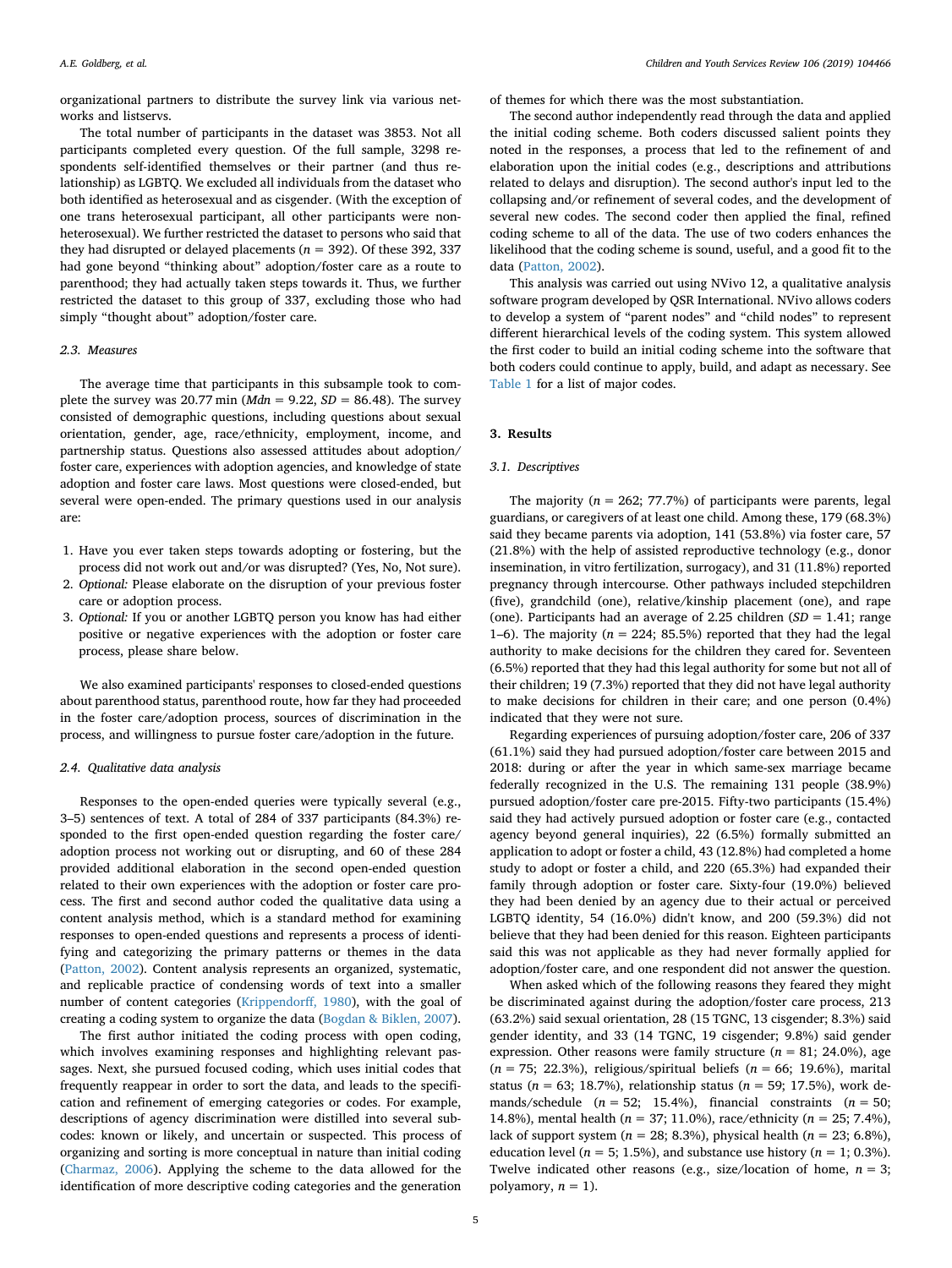#### *3.2. Perceived reasons for delays in the foster care or adoption process*

Participants' responses highlighted a variety of perceived contributors to delays—that is, stalling or lack of timely progression—in the adoption/foster care process, ranging from the broad (legal, agency) to the more specific and proximal (birth family, child). In some cases, these delays led participants to postpone, or abandon, their efforts to foster/adopt: indeed, 10 participants explicitly stated that they gave up after long delays. We first discuss sexual orientation and gender identity (SOGI) related themes, and then address more briefly general barriers at each level (see [Table 1\)](#page-3-2). We follow a parallel structure in the second major section of the Results, when we address perceived reasons for disruption.

#### *3.2.1. SOGI-related discrimination*

Perceptions of discrimination through laws and by legal professionals, by adoption agencies and personnel, by birth and foster families, and by children themselves (e.g., in the form of preference for a mother-father family unit) were emphasized by some participants as contributing to delays in the adoption/foster care process.

*3.2.1.1. Legal discrimination (n = 45)*. Some participants (15.8% of the 284 who responded to the open-ended questions) named legal forms of SOGI discrimination, such as state laws, as contributing to delays—for example, by creating extra labor and expense in order to adopt:

My partner and I had a homestudy as a couple in California. But because the Interstate Compact representative in Louisiana made it extremely difficult for lesbians to take children out of the state, even though the state allowed same-gender adoptions, my partner adopted our son and we had to pay extra to redo the home study as well as repeat the whole process for a second parent adoption. (lesbian woman).

Some respondents went to great lengths to circumvent discriminatory laws in order to adopt, which sometimes created intrapersonal and interpersonal strain: "It was illegal for two lesbians to marry and adopt in Florida so my partner and I decided to stop living together; she adopted as a single person in the closet. The relationship did not survive the forced time apart."

Discriminatory judges and attorneys were identified as powerful cogs in the system that required significant time and energy to navigate in order to adopt:

We have had custody of the children for over five years. The parents have voluntarily terminated their rights, but the judge in our county refuses to grant our adoption by giving us the run around and saying we have to start all over. We've already invested \$10,000 and we have yet to have a day in front of a judge. Lawyers around here don't want their practice to be hurt by representing us and they don't want to upset any of the judges they know personally. (lesbian woman).

This quote illustrates the interconnectedness of these systems, whereby bias in one domain (judges) impact the practices of others (lawyers) [\(Bronfenbrenner, 1988](#page-9-14); [Goldberg et al., 2013](#page-10-12)).

*3.2.1.2. Agency discrimination (n = 43)*. Some respondents (15.1%) described SOGI- related discrimination at the agency level as slowing or stalling their adoption process. Some agencies refused to work with participants, presumably because of their sexual orientation, which resulted in lost time, energy, and faith in the system. In other cases, agency discrimination manifested in the form of the homestudies written by social workers. Participants described how their sexual identities were highlighted in ways that undermined the likelihood that they would be seen as stable, appropriate potential parents:

The agency added an "addendum," without our consent, that they mailed out with every home study that listed five reasons they

thought indicated reasons for us not to be accepted as adoptive parents. They ranged from not staying together long enough to raise a child since we were not legally married to using the child to advance our LGBTQ agenda by "exposing" him or her to the community. (lesbian woman).

Sometimes discrimination came in the form of social workers refusing to place children with participants ("There were several kids we inquired about in the national foster care system that we could not continue the process with because the agencies did not place into LGBTQ homes"; gay man). In three cases, differential treatment occurred in the form of agency workers informing them that they would only be considered for hard-to-place children: "As White lesbians, we were told we could only adopt children of color or those with disabilities. This was very common amongst all our friends, those using county agencies as well as private agencies." Notably, this type of restriction can lead to placement delays by limiting the potential matches for a family—and, by forcing more challenging placements, agencies may be contributing to more prolonged and difficult adjustments or even disruptions.

In some cases, agency discrimination took the form of interfering with permanency planning. One lesbian woman highlighted how agency discrimination, coupled with birth parent preferences, complicated her adoption process and led to legal proceedings involving the agency:

Social services refused to terminate parental rights…because the birth parents didn't want the kids to be adopted by lesbians. The birth parents had horribly abused and neglected the children, so adoption was an appropriate action. Social service threatened to look for another adoptive family if they terminated even though the children had been with us three years, and all professionals working with the kids advised that it was in the children's best interest to stay with us and be adopted by us. We had to take the social services to court to force them to terminate rights and allow us to adopt.

Three participants explicitly identified gender identity discrimination by agencies as contributing to a slower, more difficult process. A trans queer respondent shared:

I was asked invasive questions about my genitals during the homestudy interview and about what surgeries I have had. My whole interview/section of the homestudy report focused on my transition…social workers made comments to us and asked us if we were going to "make the kids trans." … We're pretty sure we had a difficult time being matched with kids because of our homestudy/ because I'm trans.

*3.2.1.3. Agency discrimination suspected (n = 27)*. Some respondents (9.5%) suspected but were not certain that the challenges they encountered with agencies (e.g., denial of their application to adopt; receiving few calls about potential placements) reflected SOGI-related discrimination. Often, they were given little to no explanation for why they were deemed inappropriate candidates for fostering or adoption. A lesbian woman shared, "We do not know if delays or lack of placements is discriminatory or if there are not any cases that match our family. We had…three kids for a year and have not had any placements in the last 4 months." A lesbian woman said that she and her wife were told that they would "only be considered for children who were school-age or older" due to a potential conflict of interest (the participant worked for a state agency that dealt with young children). Yet after she spoke to heterosexual couples who worked for the same agency and had pursued adoption, she "learned that the same rules did not apply to them. We dropped out of the process because we felt we were being discriminated against." In the presence of suspected stigma, but feeling helpless to confront it, some participants responded to the stress associated with discrimination by withdrawing from the process [\(Meyer, 1995](#page-10-31)).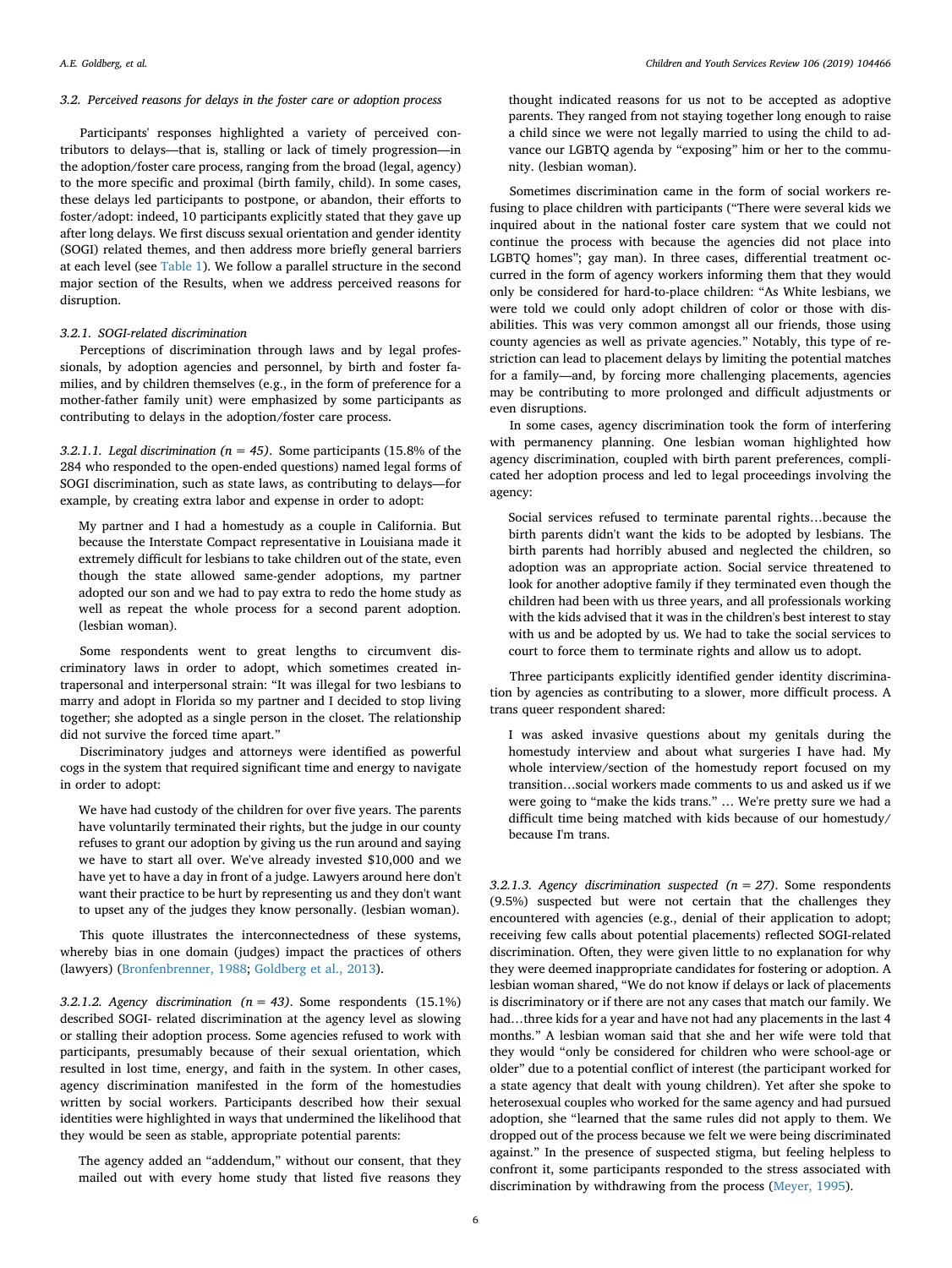*3.2.1.4. Birth/foster family preferences and interference (n = 8)*. Beyond the legal and agency contexts, birth and foster families' beliefs and attitudes about sexual orientation and family structure were occasionally (2.8%) blamed for interruptions and delays in the adoption process. One lesbian woman described how the current foster parents of a child tried to put a stop to the placement: "When they realized we were a same-sex couple, they identified themselves and the child as Christians and made multiple homophobic remarks about.. .the ability of same-sex parents to raise children. The team.. .all backed us up and we were told the current foster parents would be spoken to about their discriminatory remarks." A gay woman shared:

We had a delay in adoption with the child we adopted and it was by a homophobic distant relative who didn't want the child with two moms. It went on for six months with visits with those people and court dates where they tried to take her away. Thank God the law was on our side and they lost!

3.2.1.5. Child preferences  $(n = 4)$ . In four cases  $(1.4\%)$ , respondents noted children's preferences not to be placed with or adopted by a twomom or two-dad household as a factor in the elongated nature of the foster/adoption process, whereby specific children that they were interested in and/or children "in general" declined to be placed with them—sometimes reflecting birth family, foster family, or agency influence. A gay man detailed the time they invested in a potential placement that did not work out for this reason: "We were set to accept a placement of two brothers for adoption.. .We moved things in the home around to make the boys more comfortable.. .only to be told two months later that the boys had written a letter stating they didn't want to be adopted by homosexuals." In another instance, a lesbian genderfluid individual described how they were denied placements based on the child's understanding of family:

We were denied a child several times because a child stated they wanted a mom and dad. We are unsure if children gave that answer because it's all they knew and if explaining a same-sex couple would have changed their answer. If a child knew a same-sex couple was interested, it should be shared with the child. The "mom/dad" thing may have been the only term the child knew to use or was given for them during paperwork.

#### *3.2.2. Non-SOGI-related reasons*

Some participants identified non-SOGI related contributors to delays in the foster/adoption process. These reasons included factors that were external to their family (e.g., legal, agency, and child reasons) and internal family factors (e.g., changes in family circumstances or preferences).

*3.2.2.1. General legal issues (n = 11)*. General legal issues, such as delays in court proceedings, complications around the Indian Child Welfare Act, and a long period of time before a child's birth parents' parental rights were terminated, were cited by some respondents (3.9%) as contributing to an elongated, inefficient adoption/foster care process. A lesbian woman said, "[Our] foster child was in care for 6.5 years prior to adoption due to lengthy court proceedings."

*3.2.2.2. Agency discrimination, non-SOGI related (n = 27)*. Some participants (9.5%) reported agency discrimination based on non-SOGI related personal characteristics. These included fertility (the participant was trying to conceive while trying to adopt;  $n = 6$ ), housing (e.g., insufficient space;  $n = 5$ ), race ( $n = 5$ ), mental health or substance abuse history  $(n = 3)$ , relationship status (single or polyamorous;  $n = 3$ ), health (e.g., HIV status;  $n = 2$ ); age (too old or too young;  $n = 2$ ); and religion (Jewish;  $n = 1$ ).

*3.2.2.3. Agency bureaucracy, red tape, and fraud (n = 50)*. Some

participants (17.6%) named general challenges related to agency disorganization and bureaucracy as impeding timely progression through the foster/adoption process. Delays in classes, background checks, and processing of paperwork were frequently mentioned. A lesbian woman said, "Delays seemed.. .closely related to bureaucratic organizational red tape and conflicting information with regards to the paperwork related to the child." In eight of these 50 cases, fraud or bankruptcy was named, such that their agency "took [their money]" before abruptly closing their doors. Said one gay man, "[Agency] declared bankruptcy and we lost all of our money.'

*3.2.2.4. Agency communication issues (n = 10)*. Some respondents (3.5%) identified ways in which placements were delayed due to miscommunications and conflicts related to appropriate placements. One lesbian woman described a prolonged experience of miscommunications about proper matches. Although she and her partner repeatedly indicated their interest "in an older sibling group.. .we were repeatedly told it would be difficult to adopt an infant. We put aside pursuit of adoption for several years. When we returned to the process we did end up.. .adopting an infant, although we stated interest in any age under six!" A few respondents described explicit conflicts with agencies that delayed their adoption process and led them to switch agencies or give up on the process. A bisexual woman said, "They tried to place a child with us with special needs that we were unable to safely accommodate and when we refused we were never contacted again, essentially 'black balled' for not accepting a child we felt unskilled to look after."

*3.2.2.5. Personal, self-initiated (n = 27)*. Some participants (9.5%) noted that delays or interruptions, including halting the foster care or adoption process temporarily or permanently, were due to personal reasons. These included financial issues  $(n = 9)$ , educational or career transitions  $(n = 4)$ , health crises  $(n = 3)$ , changes in relationship or marital structure (e.g., becoming single;  $n = 3$ ), and partners not supporting adoption  $(n = 3)$ . Five participants named general timing issues (e.g., they did not feel it was the right time to become parents).

## *3.3. Perceived reasons for disrupted/failed placements and failed matches*

Participants named a variety of SOGI-related contributors to disrupted or failed placements and matches, which we discuss, followed by general reasons. Overall, fewer participants discussed reasons for disrupted placements than delays in the adoption/foster care process, likely reflecting the fact that disruptions are far less common than routine delays.

#### *3.3.1. SOGI-related discrimination*

Participants described SOGI-related discrimination in the legal system, by adoption agencies and personnel, and by birth and foster family that impacted the disruption or failure of their foster and adoptive placements.

*3.3.1.1. Legal discrimination (n = 2)*. In two cases (0.07%), legal discrimination was cited as a factor in the removal of children from respondents' homes. A gay man said: "The judge ordered 'return to parent,' saying kids deserved chance to grow up with a mother, knowing [that we, the] foster parents were two gay men."

*3.3.1.2. Agency discrimination (n = 9)*. Some respondents (3.2%) described situations that highlighted SOGI-related discrimination by child welfare agencies, adoption agencies, and/or social workers as a factor in the disruption of a child placement. A lesbian woman stated: "Child was removed from our care and placed in a residential facility because they decided he needed a 'father figure.'" Discrimination was even invoked by participants who were placed with hard-to-place, and also potentially LGBTQ children: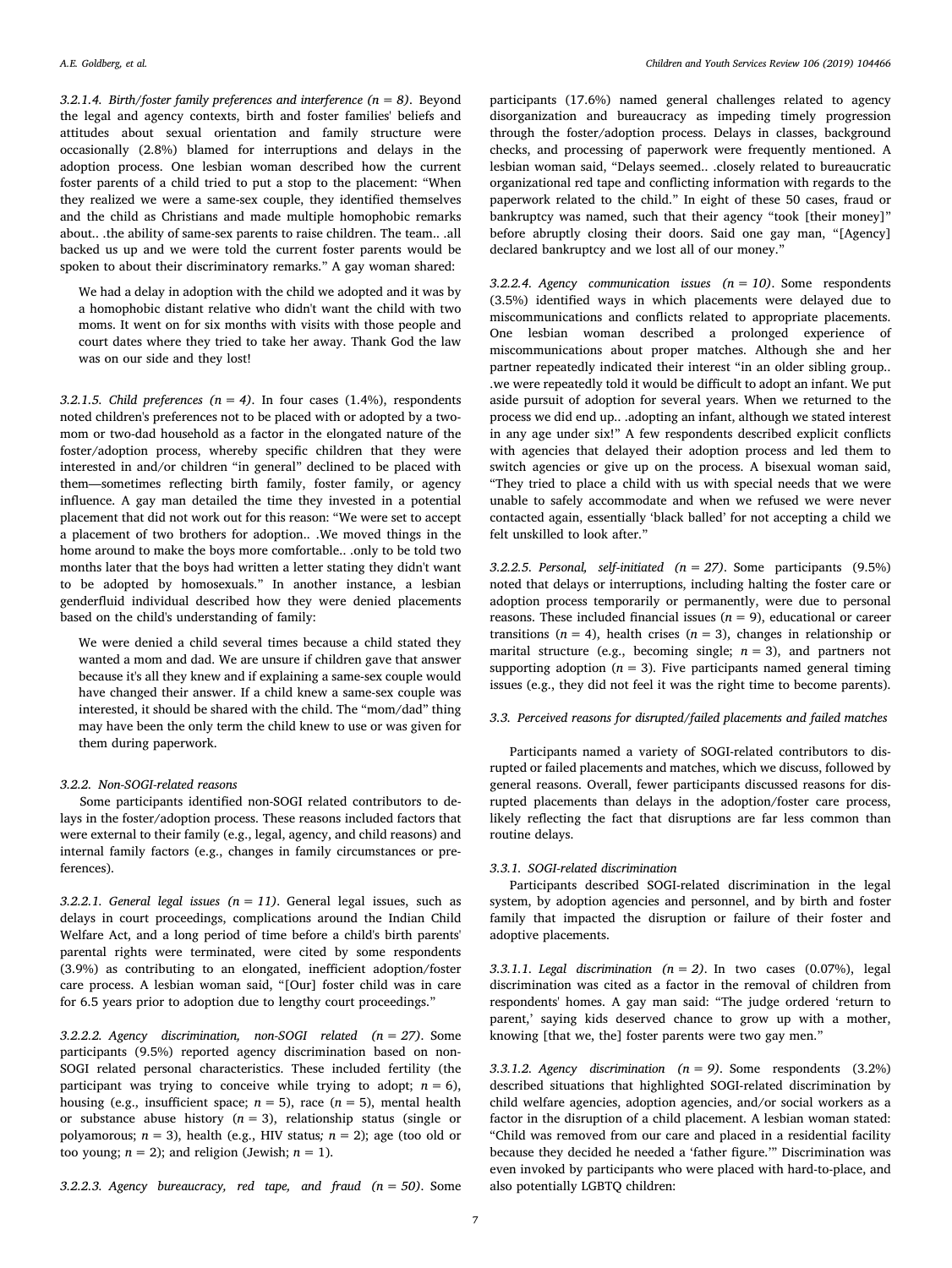They removed the 14-year-old child, who self-identified as "questioning"…after a discussion in our home about how he wanted a father (on Father's Day, no less). The social worker (also a licensed attorney) came to our home and told us we had to "suspend" talking about "sexual orientation" and "adoption." When we refused, she removed the child that day (Father's Day) and he never returned. (lesbian woman).

*3.3.1.3. Agency discrimination suspected (n = 2)*. Two respondents (0.07%) stated that they suspected SOGI-related discrimination as a reason for their disrupted placement(s), but could not confirm it. In both cases, children were moved from the respondent's home to another placement without explanation—yet the circumstances surrounding the child's removal seemed to point to discrimination. One lesbian woman shared that shortly after her child's former foster parents "discovered that we are gay," the agency tried to "find another placement for the child."

*3.3.1.4. Birth/foster family preferences and interference (n = 6)*. In a few cases (2.1%), placements disrupted when birth family members realized the child had been placed with a two-mom or two-dad family, and resisted the placement. A lesbian woman said, "The grandmother originally did not want to care for the baby. But when she realized our foster daughter had two moms, she hired a lawyer and fought back." Another lesbian said: "We fostered two children.. .[but the] bio parents did not support that we are an LGBT family [so they were removed]."

#### *3.3.2. Non-SOGI-related reasons*

Some participants identified non-SOGI related contributors to disruption—namely, a variety of agency related reasons, difficulties with the "match" of the placement, and some child-specific reasons.

*3.3.2.1. Agency lack of support or guidance (n = 9)*. Some respondents (3.2%) felt that the lack of post-placement support and guidance by agencies and professionals played a role in the disruption of their placements. In some cases, too, they felt misled by professionals regarding the nature and severity of the child's needs. These participants tended to say they initiated the disruption (i.e., they requested the removal of the child), rather than it resulting from outside intervention. A lesbian woman shared that the disruption of an at-risk teen placed in their home was "due to the agency not cooperating with her care needs. We did not feel supported by the agency staff." A queer woman said: "We were placed with a child who was not a good match for our family.. .but we thought we needed to say yes or they'd refuse to place another child with us. We disrupted at six months when we'd received minimal support with the bad match."

*3.3.2.2. Birth family changed mind/decided to parent (n = 8)*. Some respondents (2.8%) were placed with children via private domestic adoption (which involves voluntary relinquishment of children), after which the birth mother changed her mind and decided to parent. (Birth mothers have a period of time, typically weeks to months, to sign relinquishment papers and/or change their minds after placement.) A lesbian woman shared: "[It was] an adoption of a newborn through an agency. The mother decided to parent after I had custody of him for a week."

Of note is that 23 additional respondents stated that the expectant parents changed their mind post-match but pre-placement, typically because they decided to parent. Although not a failed or disrupted placement, these participants did experience a jarring shift in plans whereby they had imagined and planned for a particular child—and open adoption—but then experienced the sudden termination of those fantasies when the expectant parents decided to parent.

*3.3.2.3. Change in plan for permanency; birth family (re)gained custody (n = 20)*. Participants who were pursuing adoption via foster care inevitably encountered situations where children in their care were removed from their homes and placed with birth family, ending the placement and negating the possibility of adoption (7.0%). A lesbian woman said: "He was with us from birth to 2. We became guardians moving towards adoption, with the [biological] mom's blessing. [The] biological father swooped in a year later, state paid for DNA testing, he was granted custody. [The] father was supposed to keep in contact and let [child] visit.. .but he disappeared."

*3.3.2.4. Child needs/challenges too much to handle (n = 11)*. Closely interrelated with agency lack of preparation or support was the issue of children's emotional/behavioral problems as being "too much to handle," and ultimately the reason for disruption. Some participants (3.9%) asserted that the children they were placed with presented with needs and challenges that they felt were unmanageable. A lesbian woman shared that she was unprepared for the level of their child's "sexualized behaviors, [which] made him a risk to the community, and he was then placed in a residential treatment home."

3.3.2.5. Child preferences  $(n = 4)$ . In a few cases  $(1.4\%)$ , children's preferences not to be adopted at all, and/or to age out of the system, were invoked as the reason for a disrupted placement. A lesbian woman said: "The child was 17 and wasn't interested in being adopted; she just wanted somewhere to wait until she aged out."

## **4. Discussion**

In light of their interest in foster care and adoption [\(Goldberg,](#page-10-10) [2012\)](#page-10-10), LGBTQ people should be regarded as highly valuable assets by the child welfare system and adoption agencies ([Brooks & Goldberg,](#page-9-2) [2001;](#page-9-2) [Mallon, 2011](#page-10-2)), yet they continue to face challenges at various stages of the adoption or foster care process. Such challenges may delay the placement of children in their home, or the legal adoption of those children, and/or result in disruption of those placements ([Coakley &](#page-9-1) [Berrick, 2008](#page-9-1)). Given the current attacks on the rights of LGBTQ people to become foster carers or adoptive parents in the U.S. ([Daugherty,](#page-9-5) [2019\)](#page-9-5), it is more important than ever to understand the nature and consequences of heteronormative practices in the child welfare and adoption systems. The current study, which aimed to examine barriers to timely progression through the adoption/foster care process, and to legal permanency, suggests that, like heterosexual applicants, LGBTQ individuals who seek to adopt or foster encounter routine annoyances and frustrations (e.g., overworked caseworkers) but also contend with SOGI-related discrimination, in multiple contexts [\(Bronfenbrenner,](#page-9-14) [1988;](#page-9-14) [Meyer, 1995\)](#page-10-31). Both may result in LGBTQ people abandoning their efforts to foster or adopt.

Prior studies of barriers faced in the foster-care and adoption process by LGBTQ people were characterized by small samples, the absence of gender minorities, and lack of explicit exploration of sources of delay or disruption specifically ([Goldberg et al., 2007, 2012](#page-10-4); [Riggs, 2011](#page-10-5); [Wood, 2016\)](#page-10-7). These studies, however, documented that discriminatory laws are sources of stress for LGBTQ adopters [\(Goldberg et al., 2007](#page-10-4)); and, SOGI-related discrimination by agencies is not uncommon ([Downs](#page-9-3) [& James, 2006;](#page-9-3) [Goldberg et al., 2007\)](#page-10-4) and manifests at every stage of the process, including the homestudy process and agency programming and training ([Goldberg, 2012;](#page-10-10) [Goldberg et al., 2007](#page-10-4); [Mallon, 2011](#page-10-2)). Further, this work documented that some LGBTQ foster/adoptive applicants describe suspicions of agency discrimination without "proof," leaving them to wonder about what to do ([Goldberg et al., 2012;](#page-10-6) [Riggs,](#page-10-5) [2011\)](#page-10-5). Birth parent bias has been described as well, with between 10 and 15% of participants explicitly commenting on this source of SOGIrelated discrimination [\(Goldberg et al., 2012](#page-10-6); [Ryan & Whitlock, 2008](#page-10-11)). And, other sources of stress and delay in the foster care and adoption process (disorganization, heavy caseloads) have also been documented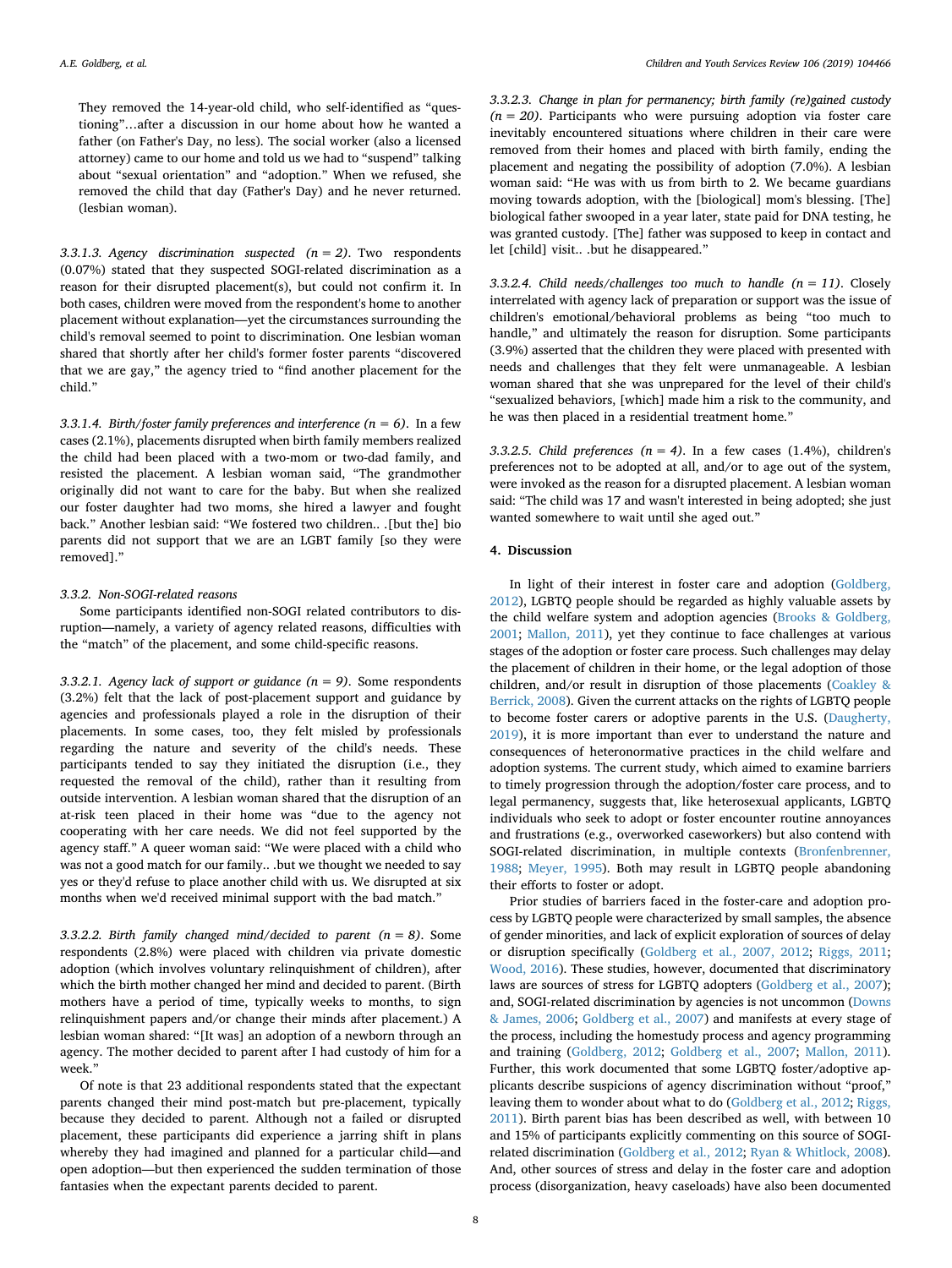## among LGBTQ adopters ([Goldberg et al., 2012\)](#page-10-6).

This study builds on this research to highlight how these and other sources of bias, such as children, are interconnected, and, how they may lead to delays or disruptions. For example, participants identified instances of how the behavior of biased judges impacted the practices of attorneys, including their willingness to take on LGBTQ adopters as clients. Participants also shared examples of children espousing preferences for a mom-dad household, perhaps reflecting the impact of foster parent or agency biases and language. Heterosexist stigma, then, may proliferate across all major systems that LGBTQ prospective adopters interface with, amplifying their stress during an already stressful process ([Goldberg et al., 2013](#page-10-12); [Meyer, 1995](#page-10-31)).

Indeed, our findings highlight how bias against LGBTQ prospective foster and adoptive parents manifests in both subtle and explicit ways across many of the interrelated systems involved in child adoption and foster care, and may have serious consequences—for example, elevating the chance that LGBTQ people will give up on parenthood, or increasing the likelihood that placements will disrupt. Indeed, exposure to LGBTQ-related discrimination by the legal system, agencies, and birth/foster family members, combined with the routine "hassles" (e.g., red tape, delays in court proceedings) associated with foster care and adoption, may lead some LGBTQ people to abandon foster care or adoption as a means of building their families. Although some participants responded to such challenges by taking a break from the process, switching agencies or methods of adoption, or spending money on legal counsel, others simply gave up on their parenting goals. Likewise, this study points to how certain agency practices, such as placing hard-toparent children in LGBTQ parent homes, may increase these families' risk for disruption. LGBTQ parents who are pressured to take "hard-toplace" youth because of agency professionals' devaluation of their parenting, for example, are also likely to struggle with their children's behavior, feel that they need more supports than they have, and be at risk for disruption. In this way, SOGI-related bias in any part of the foster care or adoption system is likely to lead to additional problems that may lead to elevated risk for delays and disruptions.

## *4.1. Implications for practice*

LGBTQ applicants need protection against discrimination—such as in the form of rules and guidelines for child welfare professionals. Failing to provide such protection can fuel anxiety for LGBTQ applicants, who may worry about agency discrimination when, for example, they are not getting calls about prospective children—anxiety that is not unreasonable or ill-placed, given LGBTQ people's vulnerability to systemic discrimination [\(Goldberg et al., 2007;](#page-10-4) [Riggs, 2011\)](#page-10-5). Our respondents not only pointed to instances of obvious agency SOGI-related discrimination as impacting the timeliness or permanency of their placements, but also highlighted suspected or possible discrimination, the uncertainty of which likely created additional stress as they tried to navigate the often difficult and exhausting adoption/foster care process ([Meyer, 1995\)](#page-10-31). Further, not only did one out of five participants believe that an agency had declined to work with them because of their LGBTQ identity, but almost one in six said they were unsure or did not know whether this was the reason for a denial. Such uncertainty may itself be a source of strain.

Child welfare and adoption agency personnel should actively pursue ongoing training regarding the needs and experiences of LGBTQ foster care and adoption applicants. Agency staff should be educated about the role and impact of heteronormativity and cisnormativity in the lives of LGBTQ people—as well as the strengths that they bring to adoption and foster care. Agencies should also not only enforce practice guidelines, such that the consequences of workers engaging in discriminatory behavior are clear ([Riggs, 2011\)](#page-10-5), but also do a thorough evaluation of their programming, materials, supports, and resources, with an eye towards their treatment of LGBTQ applicants. For example, they should ensure that their paperwork is explicitly inclusive of individuals with a

range of gender identities and sexual orientations, and they should review the questions asked of expectant parents as well as children in foster care to ensure that they do not implicitly or explicitly privilege a particular type of adoptive family (e.g., mom-dad family). Agencies should consider enlisting the help of existing resources aimed at helping agencies to develop more inclusive practices. The Human Rights Campaign's All Children-All Families Program ([https://www.hrc.org/](https://www.hrc.org/campaigns/all-children-all-families) [campaigns/all-children-all-families\)](https://www.hrc.org/campaigns/all-children-all-families), for example, teaches and promotes LGBTQ-inclusive policies and practices, and has been implemented with success in a wide variety of settings, including state and county public child welfare agencies, multi-state, and multi-site private agencies, and smaller placing agencies and adoption exchanges.

## *4.2. Implications for policy*

This study demonstrates that SOGI-related discrimination is present across many levels of the foster care and adoption process (e.g., agencies, judges, birth family). Such discrimination may lead to delays in child placements and disrupted placements, which creates stress and difficulty for LGBTQ prospective parents on practical, financial, and emotional levels. There is a clear need for legislation banning discrimination based on SOGI factors across all levels of foster care and adoption. Such laws exist in some U.S. states (e.g., CA, DC, MI, NJ, NY, RI; [Movement Advancement Project, 2019\)](#page-10-34), while others have explicit laws allowing SOGI discrimination based on religious beliefs (e.g., AL, KS, MI, MS, ND, OK, SC, SD, TX, VA; [Movement Advancement Project,](#page-10-34) [2019\)](#page-10-34). Our findings suggest various ways in which inconsistencies in these types of protections forced participants to take additional actions in order to become parents, including moving between states in search of more favorable foster care and adoption experiences, switching agencies or type of adoption, or taking legal action against a discriminatory agency. Other prospective parents felt trapped and unable to advocate for themselves or address bias and gave up on their parenthood plans altogether. These findings show how encountering SOGI discrimination, even from only one or a few professionals in the adoption and foster care systems, can create significant problems and stress for LGBTQ prospective parents. This is important to consider in light of recent "religious exemption" bills aimed at allowing for SOGIrelated discrimination by state-licensed child welfare agencies or other providers [\(Daugherty, 2019](#page-9-5); [Movement Advancement Project, 2019](#page-10-34)). While LGBTQ prospective parents can and do find ways to work around these types of discrimination, the passing of such legislation can only serve to exacerbate the challenges with delays and disruptions that LGBTQ prospective parents are already facing—as well as doing nothing to reduce the number of children waiting for permanent homes.

Further, it is worth considering the implications of these findings—and the unsteady legal and policy environment that LGBTQ prospective parents are currently facing in the United States—for scholars, activists, and advocates of LGBTQ parenting rights internationally. Amidst a patchwork set of state laws and policies, LGBTQ people's rights are indeed vulnerable to discrimination. In the absence of national laws prohibiting discrimination according to sexual orientation and gender identity, lawmakers, organizations, and individuals will continue to be emboldened by anti-gay rhetoric that positions LGBTQ people as anti-"family," and will search for and find loopholes that permit them to discriminate without consequence—and LGBTQ people will continue to struggle unnecessarily. The rise of anti-LGBTQ sentiment and policies that aim to restrict LGBTQ people from becoming parents in the United States may in turn have resounding effects internationally, encouraging similar restrictive efforts ([Jones, 2018](#page-10-35)). Yet on a positive note, the rise of these anti-LGBTQ forces may also create the impetus for international coalition building advocating for LGBTQ people and parenting rights broadly [\(Jones, 2018](#page-10-35)).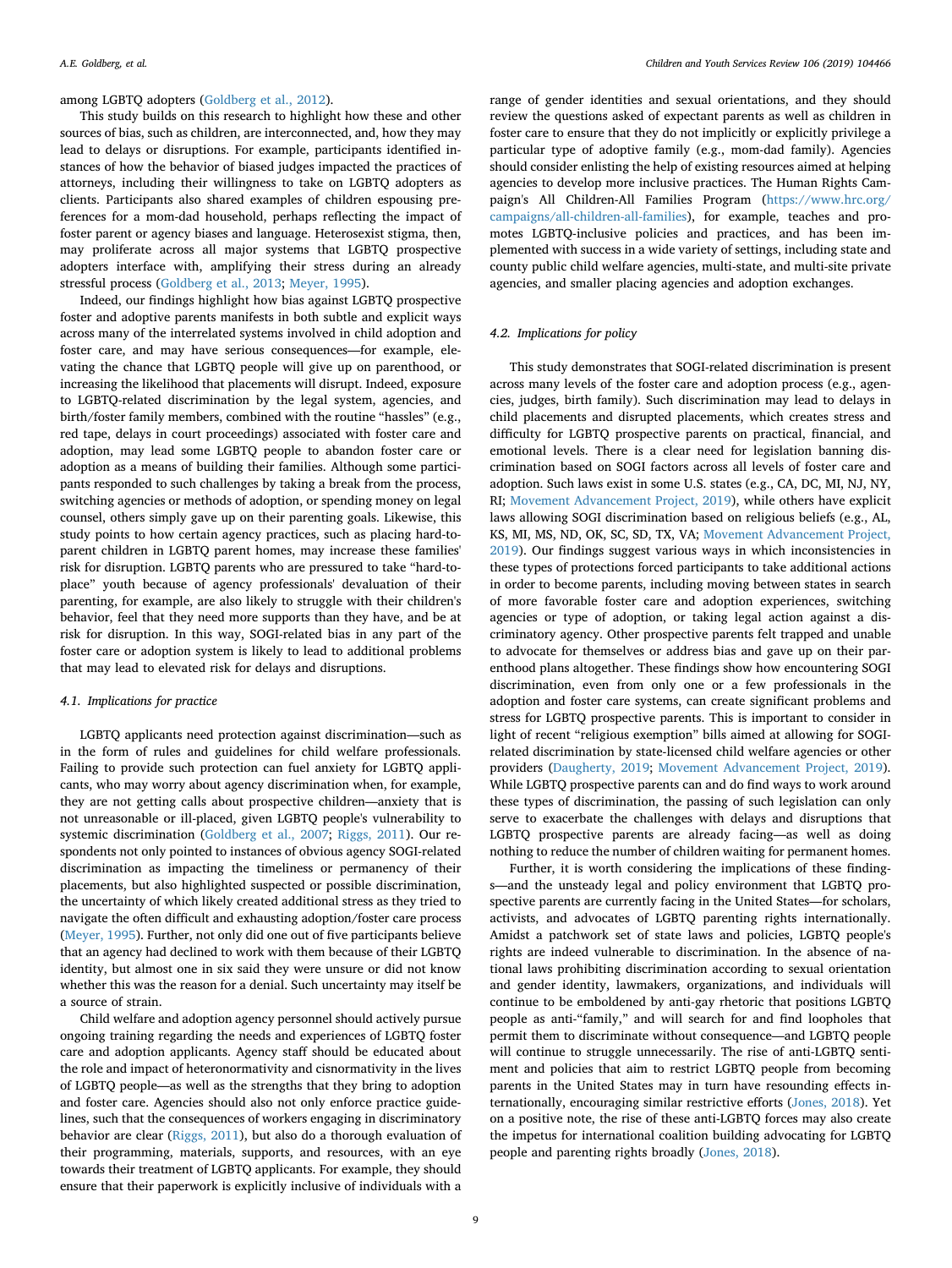#### *4.3. Limitations*

Although the sample was large, and captures elements of LGBTQ adopters' experiences that have not been studied in any depth in prior work—namely, experiences with delays and disruptions—the sample was still predominantly White, cisgender lesbian identified women. Our sampling strategy enabled us to access a large number of LGBTQ people with varying levels and types of experiences with foster care and adoption—yet this also resulted in limitations. For example, participants' foster care and adoption experiences spanned years before and after federal legalization of same-sex marriage, meaning that some participants' experiences may be less relevant to the current time. Additionally, our reliance on social media channels for a web-based survey resulted in a sample biased towards participants with internet access, stable housing, and time to take the survey. The use of social media advertising can often fail to reach many LGBTQ people. Popular methods of online targeting include making an estimation about someone's LGBTQ identity based on their affinity for LGBTQ organizations, attendance or interest in LGBTQ events, and/or engagement with LGBTQ cultural icons/trends. This method can yield a disproportionately White and cisgender sample, as mainstream LGBTQ organizations may not be fully inclusive or representative of people of color and TGNC communities.

The survey questions themselves may also have resulted in the underrepresentation of certain groups of LGBTQ people. By requiring someone to identify as a member of the LGBTQ community in order to participate in a survey, we may have inadvertently dissuaded or failed to reach those who are not yet comfortable with their LGBTQ identity. Indeed, many sampling and targeting techniques cater to LGBTQ people who are the most visibly "out," failing to reach those who may feel unsafe or unable to disclose their SOGI and other personal information.

We did make a conscious effort to mitigate the impact of these limitations by diversifying recruitment strategies, involving a variety of other organizations as partners in outreach, and using sensitive question wording. Future work should perhaps employ other methods, such as drawing on organizations geared towards LGBTQ people of color, TGNC communities, and/or possibly using targeted ads (e.g., Facebook boosts) for certain underrepresented communities.

The survey nature of the data meant that we could not probe for important details or context, as we would be able to in an interview. This limited the questions we could address and the depth and specificity of our analysis. Future work that employs interviews to gain more in-depth data on LGBTQ individuals' experiences with delays and disruptions will no doubt reveal important new insights. Likewise, future work should explicitly inquire about experiences with foster care and adoption separately, in order to more precisely identify processes and challenges specific to each of these routes. We also did not ask explicitly about legal, agency, birth family, foster family, or child contexts as sources of bias; in turn, many more participants than mentioned issues in these arenas may have experienced them. Future work can probe explicitly about SOGI- and non-SOGI related difficulties in each of these, and other, domains. Future work can also include separate, targeted questions related to delays versus disruptions; and, separate questions related to gender identity versus sexual orientation. Indeed, although few participants spoke specifically to gender identity-related discrimination in their open-ended responses, those who did provided powerful examples of how agency personnel clearly need specialized training in screening and supporting gender minority applicants.

The purpose of this study was to explore the experiences of LGBTQ individuals with regard to foster care and adoption delays and disruptions. We did not include a comparison group of heterosexual individuals. Future work can seek to recruit a broader range of individuals to better articulate the degree to which the experiences that participants named are sexual and gender minority specific versus common to applicants in general. Finally, we did not explore whether and how participants from different states or regions of the United States may have had systematically divergent experiences of the foster care and adoption process. Future research can seek to recruit LGBTQ adopters from a select number of states to better understand the role of state laws, policy, and climate in adoption delays and disruptions.

#### *4.4. Conclusions*

Permanency planning seeks to either reunify children with their original families or find alternative, permanent families for children ([Brodzinsky & Smith, 2019\)](#page-9-13). It goes without saying that permanency planning is undermined when promising placements are delayed or interrupted, and when placements disrupt or break down. The findings of this study suggest that LGBTQ adopters perceive a range of systemic factors, some related to their sexual orientation and gender identity, that undermine permanency planning and ultimately may result in the reduction of the pool of willing or available LGBTQ carers and adopters. Adoption practitioners have the power and responsibility to advocate for the children in care—and the LGBTQ applicants who seek to build their families through foster care and adoption. They should receive ongoing training that sensitizes them to the challenges that face LGBTQ applicants, and seek to minimize LGBTQ applicants' exposure to additional stress. With greater attention and awareness of the ways in which diverse systems can support versus thwart placement and adoption by LGBTQ people, child welfare professionals can truly make a difference in the lives of children and families.

#### **Declaration of Competing Interest**

None of the authors have any conflicts of interest to report.

#### **References**

- <span id="page-9-11"></span>[Barbosa-Ducharne, M., & Marinho, S. \(2019\). Beyond the child's age at placement: Risk](http://refhub.elsevier.com/S0190-7409(19)30579-1/rf0005) [and protective factors in pre-adoption breakdown in Portugal.](http://refhub.elsevier.com/S0190-7409(19)30579-1/rf0005) *Research on Social [Work Practice, 29](http://refhub.elsevier.com/S0190-7409(19)30579-1/rf0005)*(2), 143–152.
- <span id="page-9-12"></span>Barth, R., & Berry, M. (1988). *[Adoption & disruption: Rates, risks and responses.](http://refhub.elsevier.com/S0190-7409(19)30579-1/rf0010)* Hawthorne, [New York: Aldine de Gruyter.](http://refhub.elsevier.com/S0190-7409(19)30579-1/rf0010)
- <span id="page-9-10"></span>[Berry, M., & Barth, R. P. \(1990\). A study of disrupted adoptive placements of adolescents.](http://refhub.elsevier.com/S0190-7409(19)30579-1/rf0015) *[Child Welfare, 69](http://refhub.elsevier.com/S0190-7409(19)30579-1/rf0015)*(3), 209–225.
- <span id="page-9-4"></span>Bewkes, F. J., Mirza, S. A., Rooney, C., Durso, L. E., Kroll, J., & Wong, E. (2018). *Welcoming all families: Discrimination against LGBTQ foster and adoptive parents hurts children.* Center for American Progress. Retrieved from [https://www.](https://www.americanprogress.org/issues/lgbt/reports/2018/11/20/461199/welcoming-all-families/) [americanprogress.org/issues/lgbt/reports/2018/11/20/461199/welcoming-all](https://www.americanprogress.org/issues/lgbt/reports/2018/11/20/461199/welcoming-all-families/)[families/.](https://www.americanprogress.org/issues/lgbt/reports/2018/11/20/461199/welcoming-all-families/)
- <span id="page-9-15"></span>Bogdan, R. C., & Biklen, S. K. (2007). *[Qualitative research for education: An introduction to](http://refhub.elsevier.com/S0190-7409(19)30579-1/rf0025) theories and methods* [\(5th ed.\). New York, NY: Pearson.](http://refhub.elsevier.com/S0190-7409(19)30579-1/rf0025)
- <span id="page-9-13"></span>[Brodzinsky, D., & Smith, S. L. \(2019\). Commentary: Understanding research, policy and](http://refhub.elsevier.com/S0190-7409(19)30579-1/rf0030) [practice issues in adoption instability.](http://refhub.elsevier.com/S0190-7409(19)30579-1/rf0030) *Research on Social Work Practice, 29*(2), [185–194](http://refhub.elsevier.com/S0190-7409(19)30579-1/rf0030).
- <span id="page-9-14"></span>[Bronfenbrenner, U. \(1988\). Interacting systems in human development. In N. Bolger, A.](http://refhub.elsevier.com/S0190-7409(19)30579-1/rf0035) [Caspi, G. Downey, & M. Moorehouse \(Eds.\).](http://refhub.elsevier.com/S0190-7409(19)30579-1/rf0035) *Persons in context: Developmental processes* [\(pp. 25–49\). New York, NY: Cambridge](http://refhub.elsevier.com/S0190-7409(19)30579-1/rf0035).
- <span id="page-9-2"></span>[Brooks, D., & Goldberg, S. \(2001\). Gay and lesbian adoptive and foster care placements:](http://refhub.elsevier.com/S0190-7409(19)30579-1/rf0040) [Can they meet the needs of waiting children?](http://refhub.elsevier.com/S0190-7409(19)30579-1/rf0040) *Social Work, 46*, 147–157.
- <span id="page-9-6"></span>[Brooks, D., Kim, H., & Wind, L. \(2012\). Supporting gay and lesbian adoptive families](http://refhub.elsevier.com/S0190-7409(19)30579-1/rf0045) [before and after adoption. In D. Brodzinsky, & A. Pertman \(Eds.\).](http://refhub.elsevier.com/S0190-7409(19)30579-1/rf0045) *Adoption by lesbians [and gay men: A new dimension in family diversity](http://refhub.elsevier.com/S0190-7409(19)30579-1/rf0045)* (pp. 150–183). New York, NY: Oxford.
- <span id="page-9-16"></span>Charmaz, K. (2006). *[Constructing grounded theory: A practical guide through qualitative](http://refhub.elsevier.com/S0190-7409(19)30579-1/rf0050) analysis.* [Thousand Oaks, CA: Sage](http://refhub.elsevier.com/S0190-7409(19)30579-1/rf0050).
- <span id="page-9-9"></span>[Child Welfare Information Gateway \(2012\).](http://refhub.elsevier.com/S0190-7409(19)30579-1/rf0055) *Adoption disruption and dissolution.* [Washington, DC: U.S. Department of Health and Human Services, Children's Bureau.](http://refhub.elsevier.com/S0190-7409(19)30579-1/rf0055)
- <span id="page-9-8"></span>[Clements, J. A., & Rosenwald, M. \(2007\). Foster parents' perspectives on LGB youth in the](http://refhub.elsevier.com/S0190-7409(19)30579-1/rf0060) child welfare system. *[Journal of Gay & Lesbian Social Services, 19](http://refhub.elsevier.com/S0190-7409(19)30579-1/rf0060)*(1), 57–69.
- <span id="page-9-1"></span>[Coakley, J. F., & Berrick, J. D. \(2008\). Research review: In a rush to permanency:](http://refhub.elsevier.com/S0190-7409(19)30579-1/rf0065) Preventing adoption disruption. *[Child and Family Social Work, 13](http://refhub.elsevier.com/S0190-7409(19)30579-1/rf0065)*, 101–112.
- <span id="page-9-7"></span>[Cody, P. A., Farr, R. H., McRoy, R. G., Ayers-Lopez, S. J., & Ledesma, K. J. \(2017\). Youth](http://refhub.elsevier.com/S0190-7409(19)30579-1/rf0070) [perspectives on being adopted from foster care by lesbian and gay parents:](http://refhub.elsevier.com/S0190-7409(19)30579-1/rf0070) [Implications for families and adoption professionals.](http://refhub.elsevier.com/S0190-7409(19)30579-1/rf0070) *Adoption Quarterly, 20*(1), [98–118.](http://refhub.elsevier.com/S0190-7409(19)30579-1/rf0070)
- <span id="page-9-5"></span>Daugherty, O. (2019). Tennessee house passes bill allowing adoption groups to refuse service to LGBT couples. *The hill*. Retrieved from [https://thehill.com/homenews/](https://thehill.com/homenews/state-watch/436985-tennessee-bill-allowing-adoption-groups-to-refuse-service-to-lgbt) [state-watch/436985-tennessee-bill-allowing-adoption-groups-to-refuse-service-to](https://thehill.com/homenews/state-watch/436985-tennessee-bill-allowing-adoption-groups-to-refuse-service-to-lgbt)[lgbt](https://thehill.com/homenews/state-watch/436985-tennessee-bill-allowing-adoption-groups-to-refuse-service-to-lgbt).
- <span id="page-9-3"></span>[Downs, A. C., & James, S. E. \(2006\). Gay, lesbian, and bisexual foster parents: Strengths](http://refhub.elsevier.com/S0190-7409(19)30579-1/rf0080) [and challenges for the child welfare system.](http://refhub.elsevier.com/S0190-7409(19)30579-1/rf0080) *Child Welfare, 85*, 281–298.
- <span id="page-9-0"></span>Gates, G. (2013). *LGBT parenting in the United States.* The Williams Institute. Retrieved